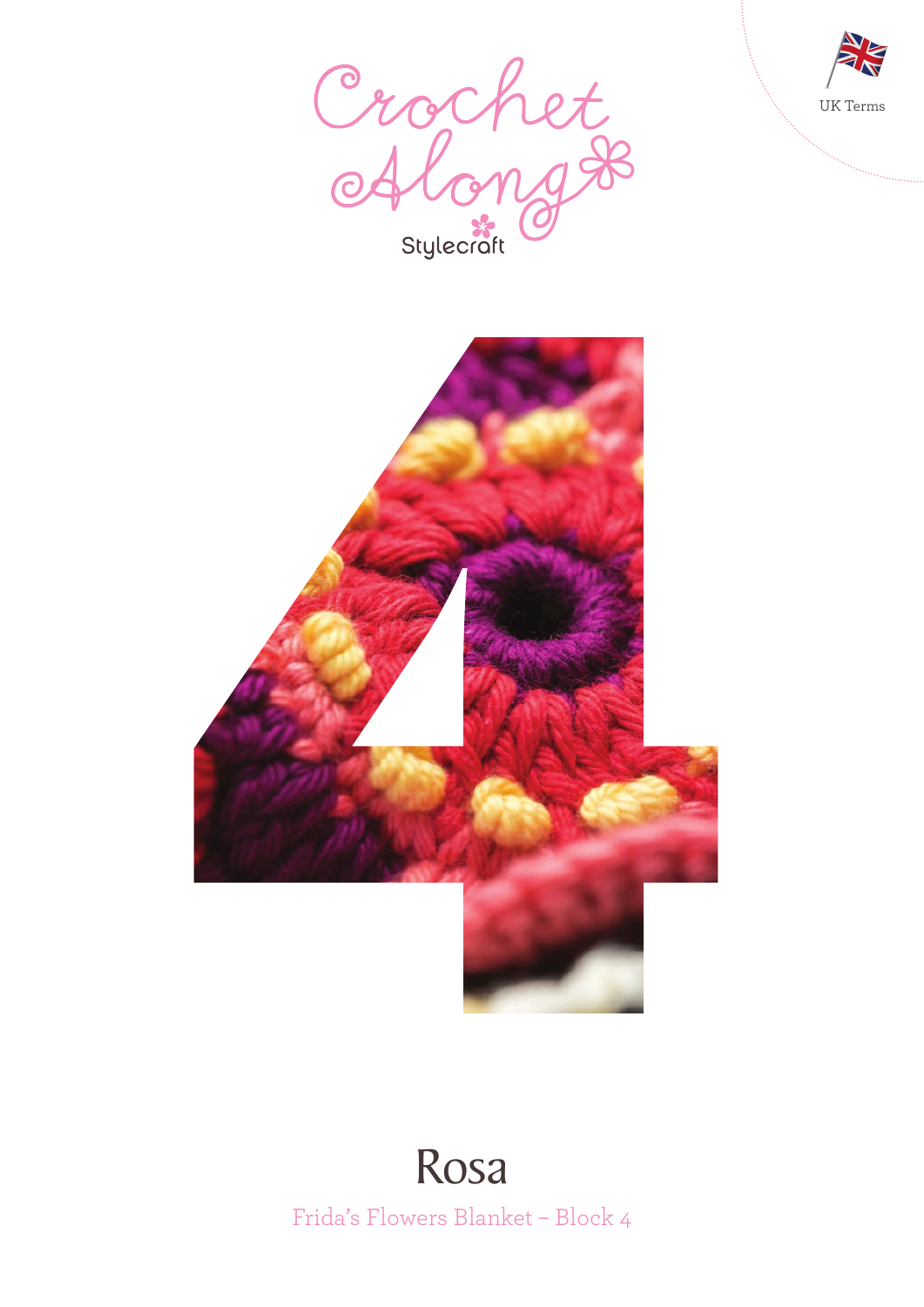Crochet Along &

Block 4 – Rosa

One of Frida's very first paintings is entitled 'Still Life Roses' and she painted it in 1925. Frida often wore roses in her hair or tucked one behind her ear, so I wanted to have a few rose themes coming through the design of the blanket. This piece is a combination of a small flower (which uses the popcorn stitches used in Block 2 again) and the construction of the Bird of Paradise blocks that you made last time.

I really love some of the colour combinations in this piece. I like the toffee shade alongside the bright Greek Blue and love the way the shades sit on the dark background. Colour combinations are always such a surprise to me (even though it means I rip work back ALL the time). I love seeing how different shades react with each other. Bright blue and green shades along with the pinks and reds of traditional flower patterns on black backgrounds are a very common design theme in Mexican textiles and there are numerous images of Frida wearing dresses which included traditional embroidery.

The next block will be available 31 May.



# **EQUIPMENT**

4mm (UK 8 / US G/6) hook used throughout Sewing needle

# **MEASUREMENT**

Pre blocked – 19.5cm wide at widest point

# **ABBREVIATIONS**

**ch(s)** chain(s) **cm** centimetre(s) **dc** double crochet **htr** half treble **RS** right side **sp(s)** space(s) **ss** slip stitch

**st(s)** stitch(es) **tch** turning chain **tr** treble **tr3tog** work 3 treble sts together ( 2 sts decreased) **WS** wrong side

## **NOTES:**

## **Fastening Off and rejoining Yarn**

You will achieve a much neater colour change if you complete rounds and fasten off the yarn, rather than joining mid stitch. When fastening off a yarn at the end of a round, the slip stitch that you have made to join can look like a stitch when you are working the following round. Make sure you count correctly and do not count the slip stitch as a stitch when working subsequent rounds.

1

# **Dealing with yarn ends**

I tend to sew yarn ends in as I go along – doing this makes the finishing process much easier as you will have less to do. Sewing yarn ends in as you go along also means that you are less likely to lose stitches or make errors with your tension.

#### **Joining your pieces**

You will join them together using double crochet and a 4mm hook. To save yarn, you could use slip stitch instead, but will need to use a larger hook (4.5mm).

When joining, corner sts on the motifs need to be used more than once.

# **Pattern Note**

MP: Make Popcorn

Make 5tr, remove hook from last loop.

Making sure that the stitch does not unravel, insert hook into top of 1st treble of 5tr group from the front.

Place the yarn loop from the top of the 5th treble back onto the hook so that there are 2 'sts' on the hook.

Wrap yarn round hook and draw through to form a popcorn.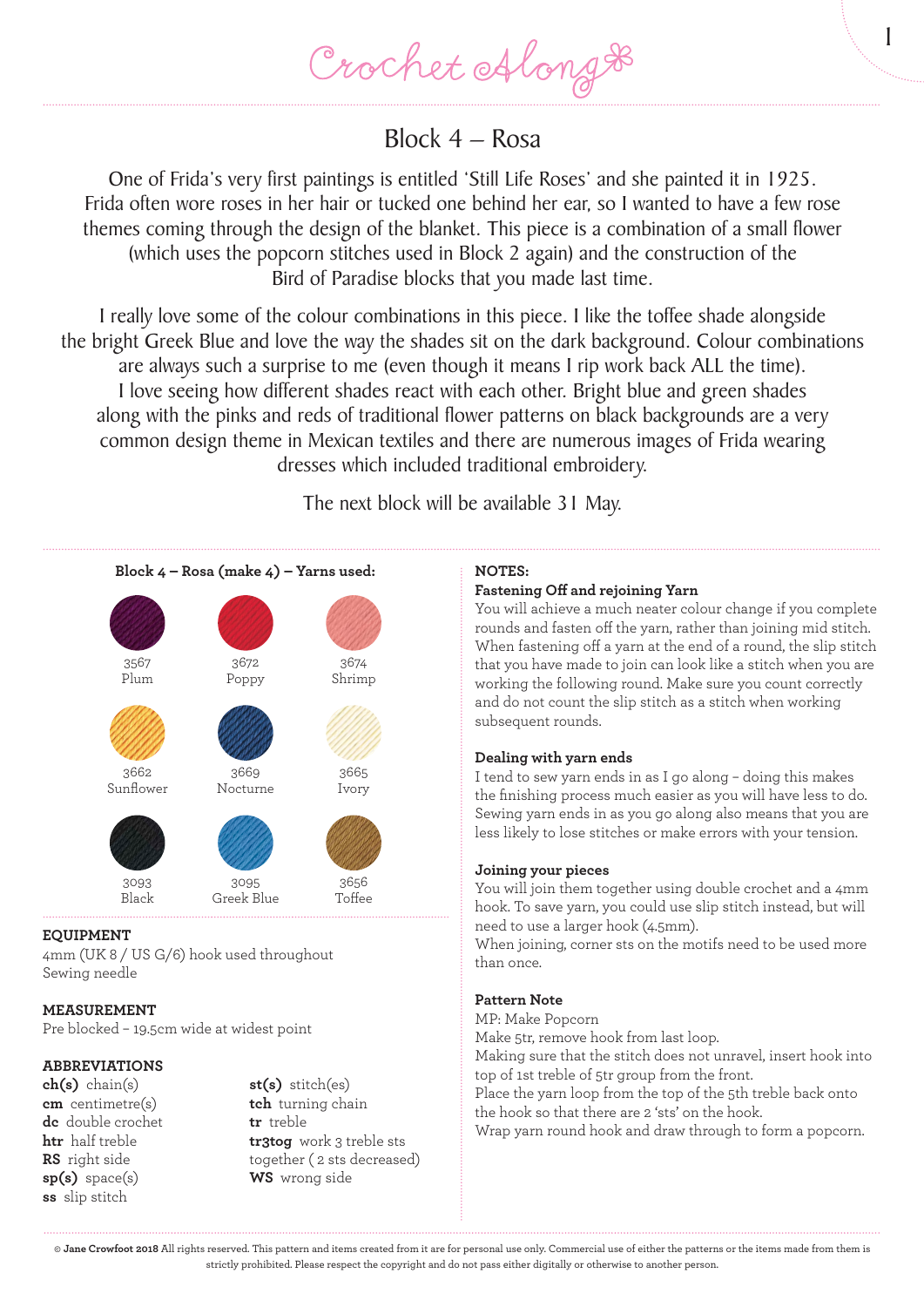Crochet Along #

**Block 4 – Rosa (make 4)**





**Although every effort has been made to ensure that instructions are correct, Stylecraft cannot accept any liabilities. In the unlikely event that there are errors in the patterns we will work as quickly as possible to issue an addenda.**

**Stylecraft cannot accept responsibility for the result of using any other yarn.**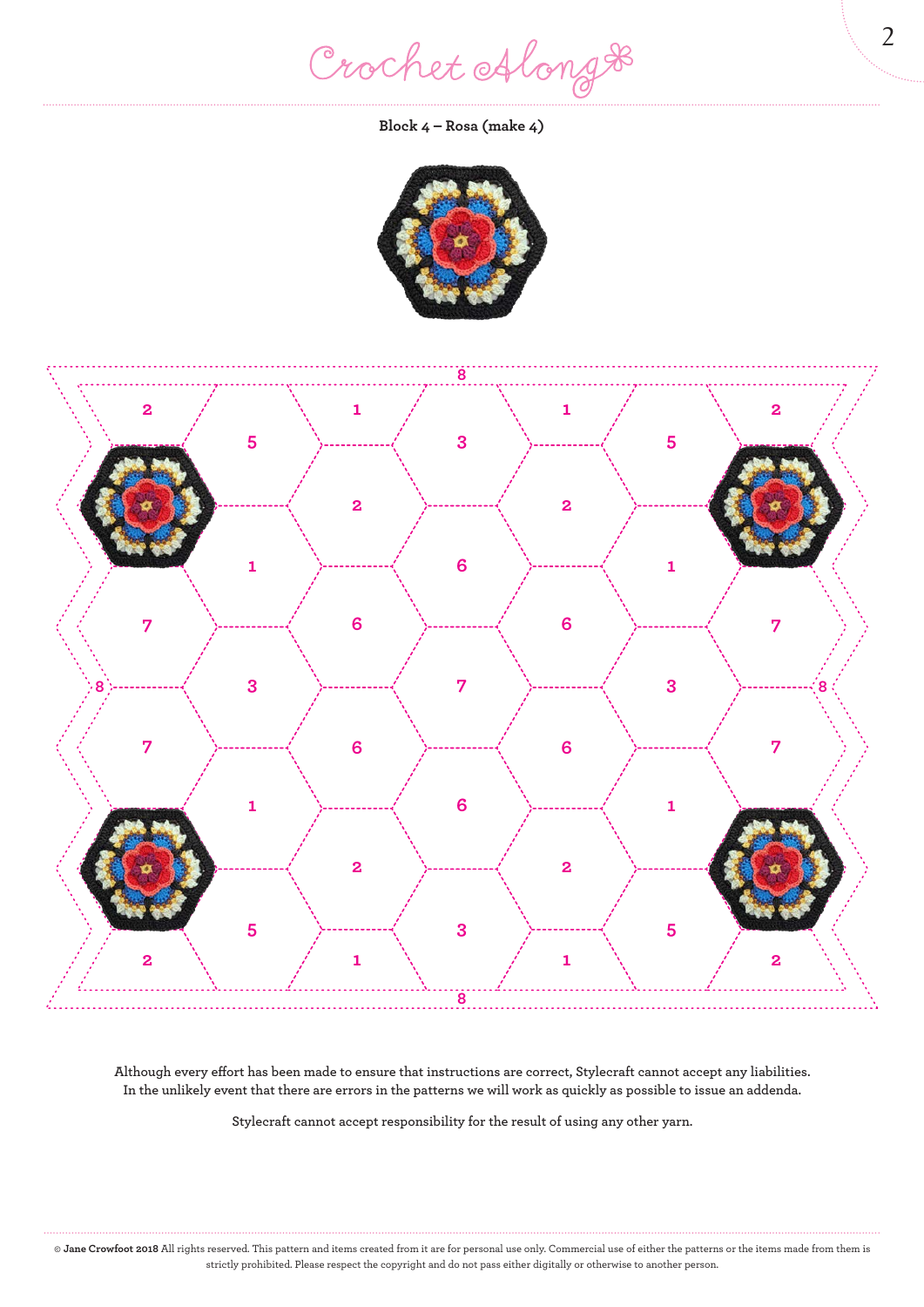# Crochet Along #

#### **METHOD**

Using Sunflower & **4mm** hook make 5ch, join with a ss to form a ring

**Foundation Round:** 1ch (does not count as a st), 12dc into ring, ss to join, fasten off (12sts)

**Round 1:** Using Plum, join yarn into any st by working 1ch + 2ch (counts as 1st tr of popcorn), MP into same st, 3ch, skip next st, \* MP into next st, 3ch, skip next st; repeat from \* to end, ss to join, fasten off (6 popcorns made)



**Round 2:** Using Poppy join yarn into any 3ch sp by working 1ch (does not count as a st), 5dc into same ch sp, 5dc into each ch sp to end, ss to join, (30sts)



**Round 3:** 1ch (does not count as a st) skip st at base of 1ch, \* 1htr into next st, 2tr into each next 2sts, 1htr into next st, 1dc into next st; repeat from \* to end, ss to join, fasten off (42sts)



**Round 4:** Using Shrimp join yarn into base of any 1dc made between any 2 petals on previous round by working 1ch (counts as 1 spike dc) this st covers up the post of the dc - be careful not to over pull this stitch as it could come loose, \* skip next htr, 2dc into next st, [1dc into next st, 2dc into next st] twice, spike dc into base of next dc made between next 2 petals made on previous round; repeat from \* to end, omitting last spike dc on final pattern repeat, ss to centre of spike st at beginning of round join, fasten off (54sts)



Measurement: 8.5cm across centre – widest point of petal to petal

**Round 5:** Using Greek Blue and working at the reverse side of the flower (but with RS facing) join yarn around the reverse side of the spiked dc made on Round 4 (Shrimp) by working 1ch (does not count as a st), 1dc into same st, \* 6ch, 1dc into reverse side of next spiked dc as before; repeat from \* to end, omitting last 1dc on final pattern repeat, ss to join, (6 ch sps made)





**Round 6:** 3ch (counts as 1tr), 6tr into same st, 1ch, 1dc into next ch sp, 1ch, \* 7tr into next dc, 1ch, 1dc into next ch sp, 1ch; repeat from \* to end, ss to join, fasten off

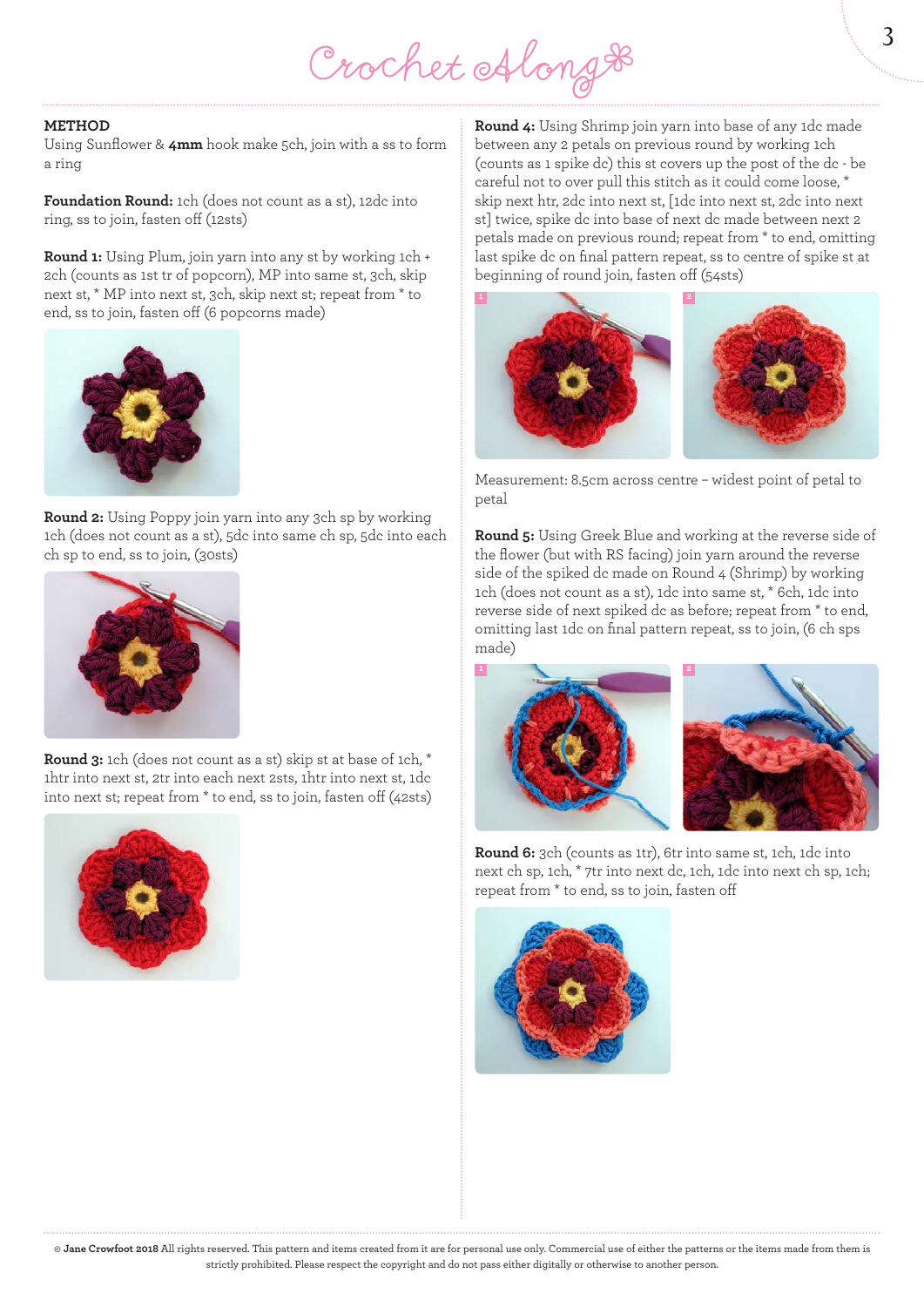Crochet Along #

**Round 7:** Using Nocturne join yarn into top of 1st tr of any 7tr group made on previous round by working 1ch (does not count as a st), 1dc into same st, \* 1dc into next st, [1ch, 1dc into next st] 4 times, 1dc into next st, 3ch, 1dc into top of next tr; repeat from \* to end, omitting last dc on final pattern repeat, ss to join, fasten off



Measurement: 10.5cm across centre – widest point of petal to petal

**Round 8:** Using Toffee join yarn into any 3ch sp made on previous round by working 1ch (does not count as a st), 1dc into same ch sp, \* 2ch, skip 2dc, 1dc into next ch sp, [1ch, 1dc into next ch sp] 3 times, 2ch, 1dc into next ch sp; repeat from \* to end, omitting last dc on final pattern repeat, ss to join, fasten off



**Round 9:** Using Black and working at the reverse side of the flower (but with RS facing) join yarn through back of central dc of group made on flower on Round 7 (Nocturne) by working 1ch (counts as 1dc), \* 5ch, working to the front of the 2 previous rounds tr3tog into top of dc made between petals on Round 6 (Greek Blue) 5ch, 1dc into back of central dc of next group made on Round 7 (Nocturne); repeat from \* to end, omitting last 1dc on final pattern repeat, ss to join, fasten off





**Round 10:** Using Sunflower, join yarn into ch sp made on round 8 (Toffee) to the left of any tr3tog made on previous round by working 1ch (does not count as a st), 2dc into same ch sp, \* [1ch, 2dc into next ch sp] 4 times, 2ch, skip tr3tog, 2dc into next ch sp; repeat from \* 4 times, [1ch, 2dc into next ch sp] 4 times, 2ch, ss to join, fasten off



**Round 11:** Using Ivory join yarn into first 1ch sp of 4 x 1ch sps (between 2 sets of 2dc) made on previous round by working 1ch + 2ch, tr2tog into same ch sp (counts as tr3tog), \* [3ch, tr3tog into next ch sp] 3 times, 3ch, skip 2dc & 2ch & 2dc, tr3tog into next ch sp; repeat from \* to end, omitting tr3tog on final pattern repeat, ss to join, fasten off



**Round 12:** Using Black join yarn into central ch sp of 4 petal group made on previous round by working 1ch (does not count as a st), 5dc into same ch sp, \* 4dc into next ch sp, 2dc into next ch sp, working in front of 3ch sp made on previous round, tr3tog into 2ch sp made on Round 10 (Sunflower), 2dc into same ch sp, 4dc into next ch sp, 5dc into next ch sp; repeat from \* to end, omitting 5dc on final pattern repeat, ss to join, do not fasten off (108sts)